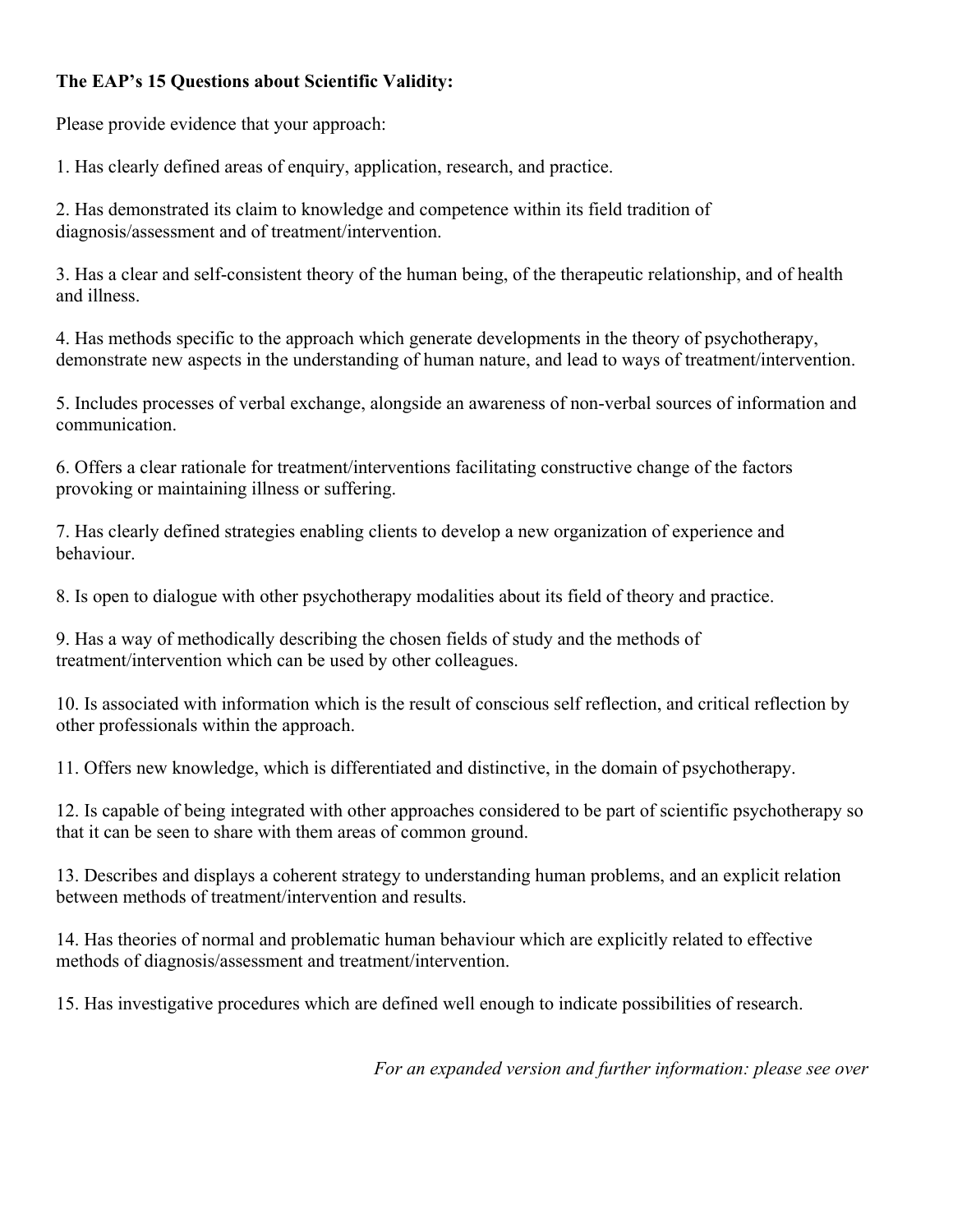## **The 15 Questions on the Scientific Validation of Methods and Modalities within Psychotherapy:**

In order to become an EWO, the psychotherapy method or modality must be recognised by EAP as being "scientifically valid". To do this we require substantive written answers to the following 15 Questions. The 15 Questions are in **bold type**. The rest of the text is more of an explanation designed to assist people to complete these questions, especially if English is not their first language. You should also read and follow the instructions made in the EWOC's **"Guidelines for Assessment" document** (Feb 2006)**.**

## **"Please provide evidence that the modality:"**

**This means that "evidence" for all of these points really is needed. "**Evidence" means that which is provided by way of answers in some form of statement or documentation. An opinion in itself is not evidence: though an opinion from someone else can be given as part of evidence if that specific opinion is supportive of your claims. A viewpoint or a belief is not evidence. Internal writings can be a part of the evidence. Peer reviewed writings are acceptable as part of the evidence submitted. Research projects and "other findings" are part of the evidence. A statement from someone is not evidence. Clinical studies can be evidence. Research projects and other findings are evidence and can build up towards a 'body' of evidence. Psychotherapy is a humanistic science and thus "evidence" such as double-blind, randomised trials, or large statistical surveys are probably inappropriate and quite unlikely to have been conducted: they can also be criticised.

The assessors review the evidence (what is stated, documented, and submitted by the modality), and decide what is for them the value of that evidence. Is is "adequate" in their view, or not? Is it "sufficient" in their view or not to "validate" that particular point in the method? The assessors need to feel confident that a good level of "science" has been clearly understood and that this "science" has been used appropriately.

This phrase **"Please provide evidence that the modality:"** precedes each one of the 15 Questions:

- **1. Has clearly defined areas of enquiry, application, research, and practice.** "Enquiry" means a proper investigation to determine the facts of a situation: "application" means here both the use something is put to and the process of 'applying' it; as well as the relevance or value that something has when it is applied to a field or area of knowledge; "research" here means a methodological investigation into a subject or a method in order to discover facts, establish, test or revise a theory, or develop a methodology based on facts discovered; "practice" here means the use or professional work in a particular method or area or with a particular client group. "Clearly defined" means that the boundaries between this method's areas and other method's areas should be clear. "Here you can use this; there you cannot, but you can use that. "This has been done; that has not been done."
- **2. Has demonstrated its claim to knowledge and competence within its field tradition of diagnosis / assessment and of treatment / intervention.**

What is being asked for is evidence that whatever claim the therapy makes about its ability to produce results is supported. "Is there evidence of accuracy in diagnosis?" "Is there evidence of efficacy in treatment?" "How competent are the practitioners?" "Are the interventions made appropriate?"

**3. Has a clear and self-consistent theory of the human being, of the therapeutic relationship, and of health and illness.**

"Theory" means a way of seeing.Within the understanding of this method, what exactly is their theory of the human being (evolutionarily, developmentally, sociologically, psychologically, etc); how does the modality view – and use – the therapeutic relationship; and what are the theories about health, well-being and illness; how are problems developed and maintained or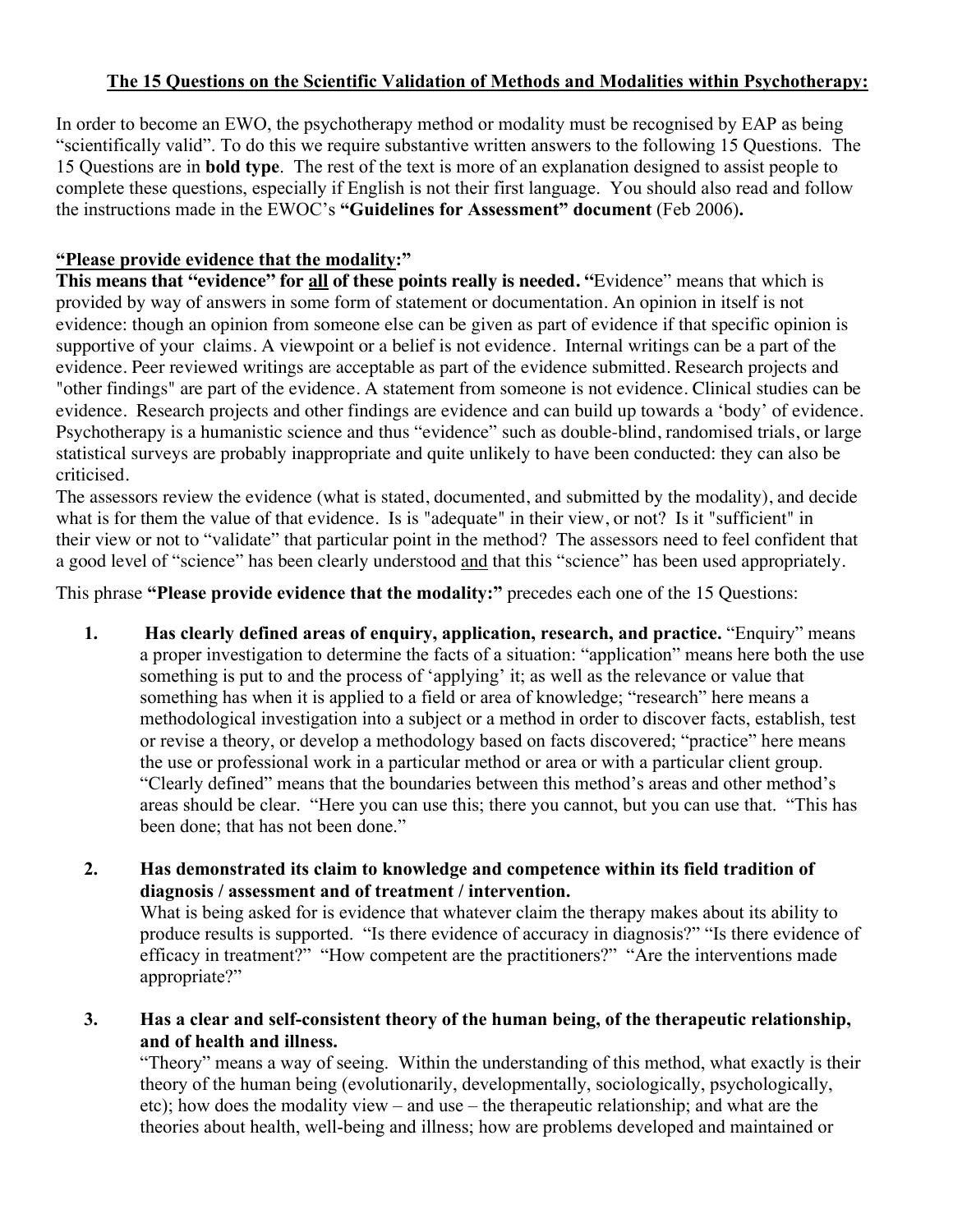prevented; how can people be helped through this therapy. The theory should be clearly and simply worded. It should not rely just on a belief system. (Theories are based on paradigms; paradigms are belief systems that are being tested.) The theories should be pragmatic; and should be supported by a body of evidence for each of these three main aspects.

#### **4. Has methods specific to the approach which generate developments in the theory of psychotherapy, demonstrate new aspects in the understanding of human nature, and lead to ways of treatment / intervention.**

Please show that the method offers a specific, original and innovative viewpoint within the field of psychotherapy. What is special and specific to this method in relation to the points already covered in Point 3? How does this method differ from similar or parallel methods? What is new; what is different? What evidence do you have for these claims? We do not want to be assessing something that has just been "re-packaged" or "re-labelled".

### **5. Includes processes of verbal exchange, alongside an awareness of non-verbal sources of information and communication.**

Please demonstrate clearly, with evidence, exactly how this modality works. Is it just verbal? Does the therapist use hypno-psychotherapy? What use is made of (say) somatic countertransference, resonance, body-language? Is there any "biblio-therapy", self-help techniques, CBT computer programme, internet counselling, etc.?

### **6. Offers a clear rationale for treatment / interventions facilitating constructive change of the factors provoking or maintaining illness or suffering.**

What are the specific reasons for using this treatment (as opposed to any other treatment)? Which aspects within this method tend to lead to more constructive change? How can this perspective be substantiated? What are the factors in this method that challenge illness and suffering? How can this therapy impact on these factors positively?

### **7. Has clearly defined strategies enabling clients to develop a new organization of experience and behaviour.**

Demonstrate how the client can benefit; can reorganise their perceptions, their experiences, their behaviour and their expectations. What strategies are involved? How do these differ, or are similar, with other established methods?

### **8. Is open to dialogue with other psychotherapy modalities about its field of theory and practice.**

How much contact do practitioners in this method have with other professionals? Where, when and how does this contact happen? What is the nature of the interchanges? How much is openly 'adopted' and 'acknowledged' from other psychotherapy methods; how much is not? What attempts have been made to have (say) articles written by different methodologies published in the methods Journal or internally?

### **9. Has a way of methodically describing the chosen fields of study and the methods of treatment / intervention which can be used by other colleagues.**

What is asked for here is a clear description (with evidence) of the method itself, set within the "chosen fields of study" (i.e. its theoretical and treatment base) and the essential methodology, and described in basic terms of reference that can be applied by other colleagues from other methods in a replicable form.